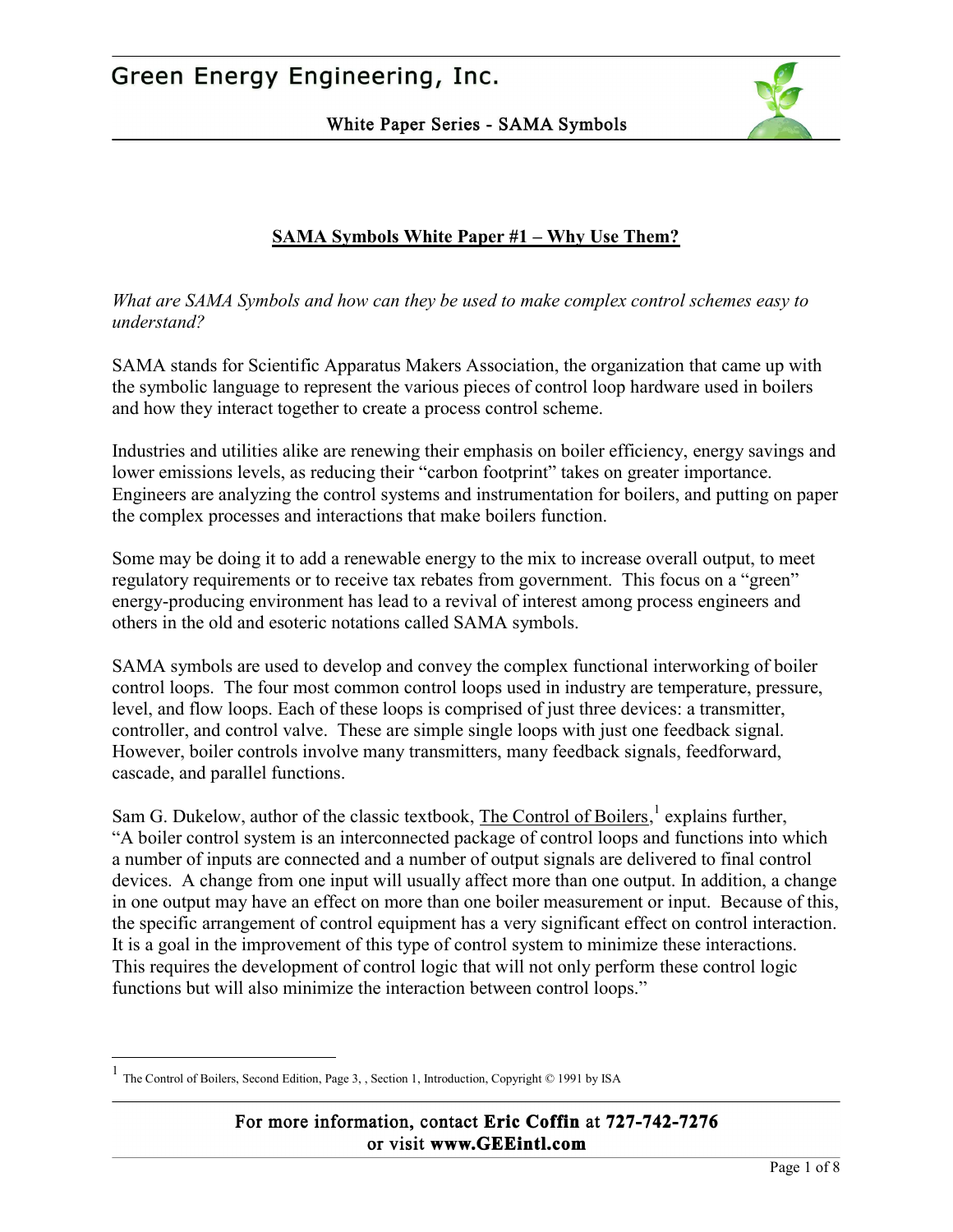



Simple feedback control loops can be represented and understood on most drawings. For instance, the Instrument Society of America presentation of a temperature control loop could be represented on a Piping & Instrument Diagram (P&ID) as shown in Figure 1 below.



Figure 1

It is clear from this P&ID that the steam control valve (temperature valve, or TV) is being regulated by the temperature controller (TC) in order to increase and maintain the process fluid temperature measured by the temperature transmitter (TT).

A SAMA symbols representation of this same temperature control loop would look as follows in Figure 2:



For more information, contact Eric Coffin at 727-742-7276 or visit www.GEEintl.com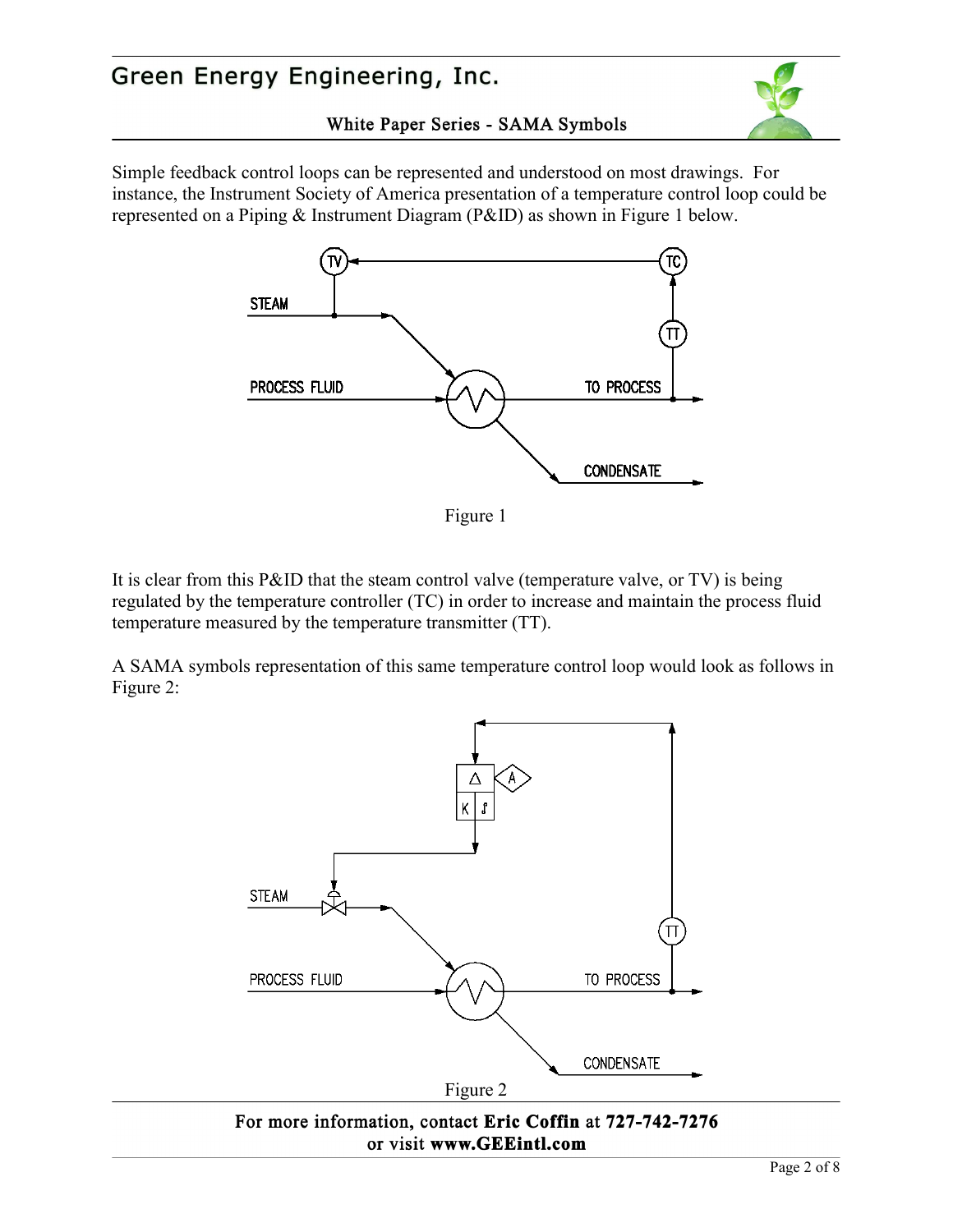#### White Paper Series - SAMA Symbols



The temperature transmitter (TT) would remain as represented before. The temperature controller would now be represented by the SAMA symbol for a two-action (proportional and integral) controller. The feedback signal, or process variable (PV), is shown coming from the TT and into the top (or back) of the controller. The set point (SP) is shown coming into the side of the controller from the manual diamond with the A inside. The delta  $\Delta$  symbol is used to indicate the calculation of error between the desired SP and the actual measured PV. The K symbol is used to represent gain or proportional action. The ∫ integral symbol is used to represent the integral or reset action of the controller. The third action, not shown here, would be derivative and would be represented as d ∕dt in a third vertical box beside the other two. The final control element is the steam control valve and is represented as such.

While this simple single feedback temperature control loop can be represented and understood in either drawing format, the following three-element boiler drum level control scheme, shown as part of a P&ID in Figure 3, is more readily communicated with SAMA symbols.



Figure 3

Here the shapes help to differentiate between transmitters, math functions and true controllers. It is clear that there are three transmitters and one final control element or control valve. Moreover, the drum level controller output is cascaded into the feedwater controller. Also notice that the steam flow serves as a feedforward signal to the same feedwater controller.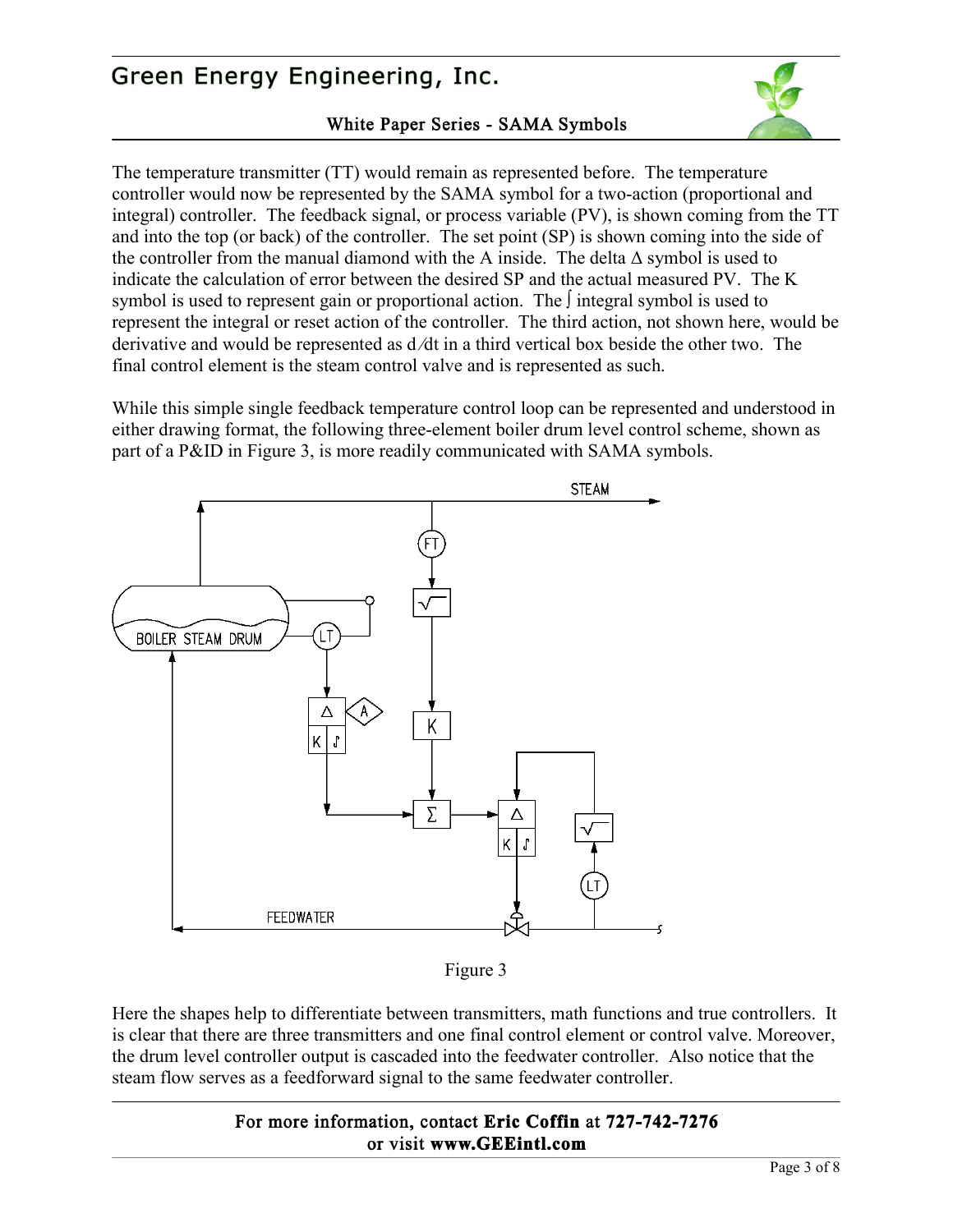

#### White Paper Series - SAMA Symbols

This version of the boiler three-element drum level control can also be removed from the P&ID and shortened into the following SAMA control drawing shown in Figure 4 for even more understanding.



Figure 4

The SAMA control drawing above, of the boiler three-element drum level control scheme, clearly shows the three transmitter inputs across the top and the final control element, feedwater control valve, on the bottom. This represents four wired connections from the control room to the field devices. The interior of the drawing shows the two control functions and the four math functions. Moreover, note the five "rubber" wire or software connections that exist within the control hardware. This is a typical SAMA symbols drawing showing the boiler control drawing of a three-element drum level control scheme.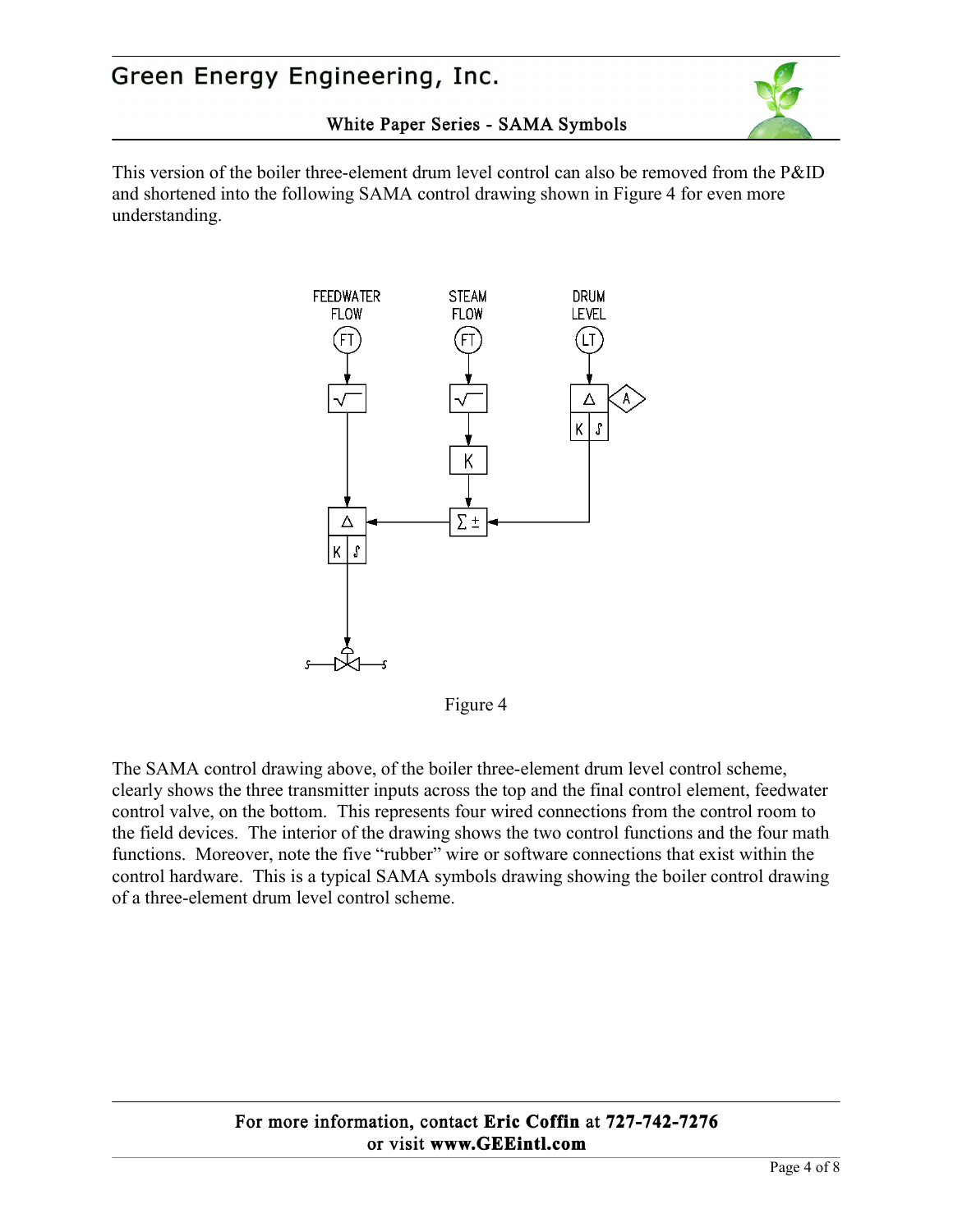

White Paper Series - SAMA Symbols

Three-element drum level control can also be done as a mass balance as shown in Figure 5 below:



Figure 5

This mass balance approach allows the feedwater flow to closely track the steam flow with correction from the drum level controller. The K- and K+ allow the designer to match the ranges of the two different flow meters. The square root function is typical of orifice plates and would not be needed if vortex meters or turbine meters were used.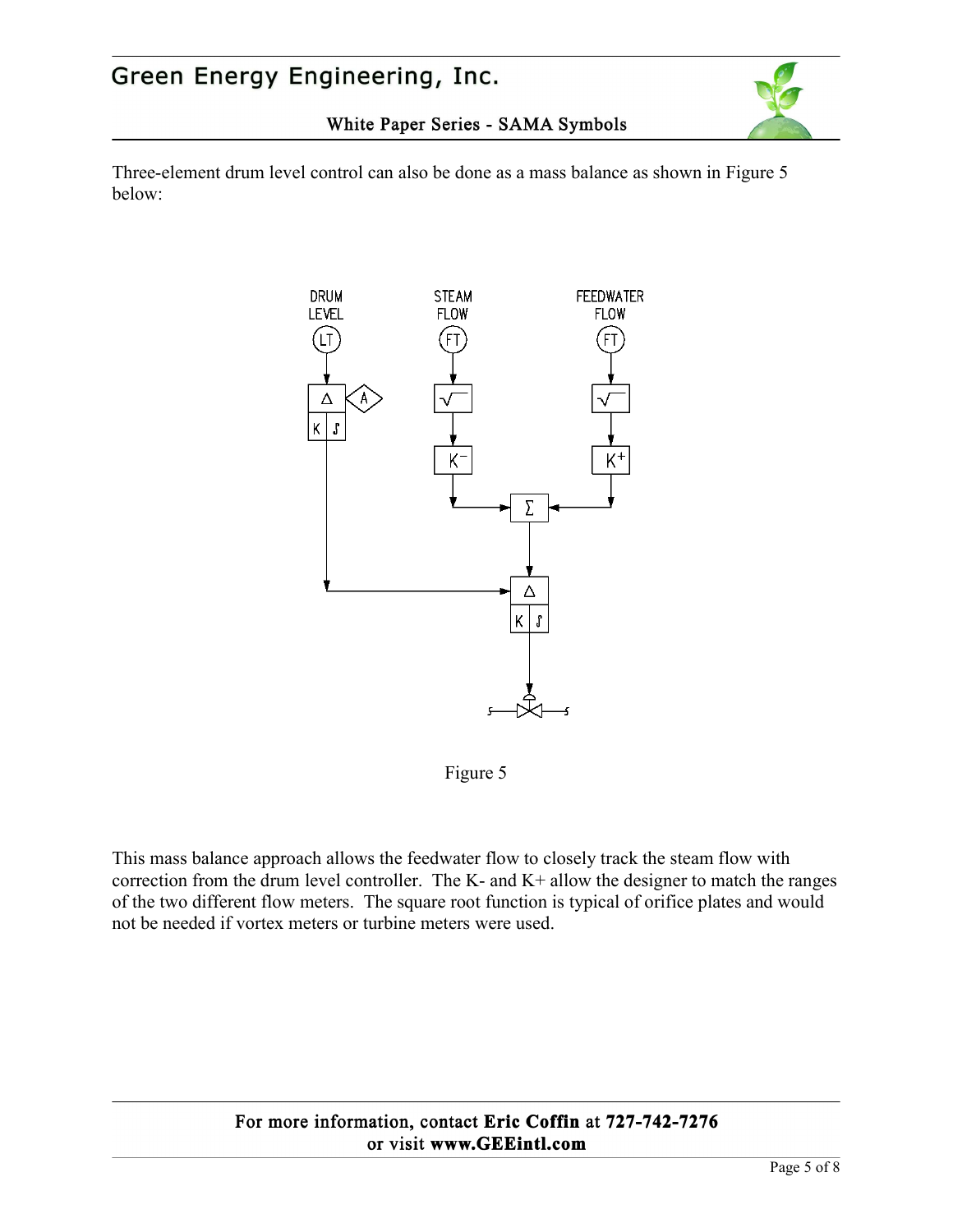

White Paper Series - SAMA Symbols

Three-element drum level control can also be enhanced with pressure compensated drum level, pressure compensated feedwater flow, and pressure and temperature compensated steam flow as follows in Figure 6:

**DRUM STEAM FEEDWATER FLOW LEVEL FLOW** Έ TT Δ Α  $K^+$ χ  $K$   $f$ Κ Σ Δ k | r

Figure 6

This temperature and pressure compensated control scheme is very easy to understand. The process control engineer and / or the instrument designer can easily set up the required equations and program them into the correct control blocks.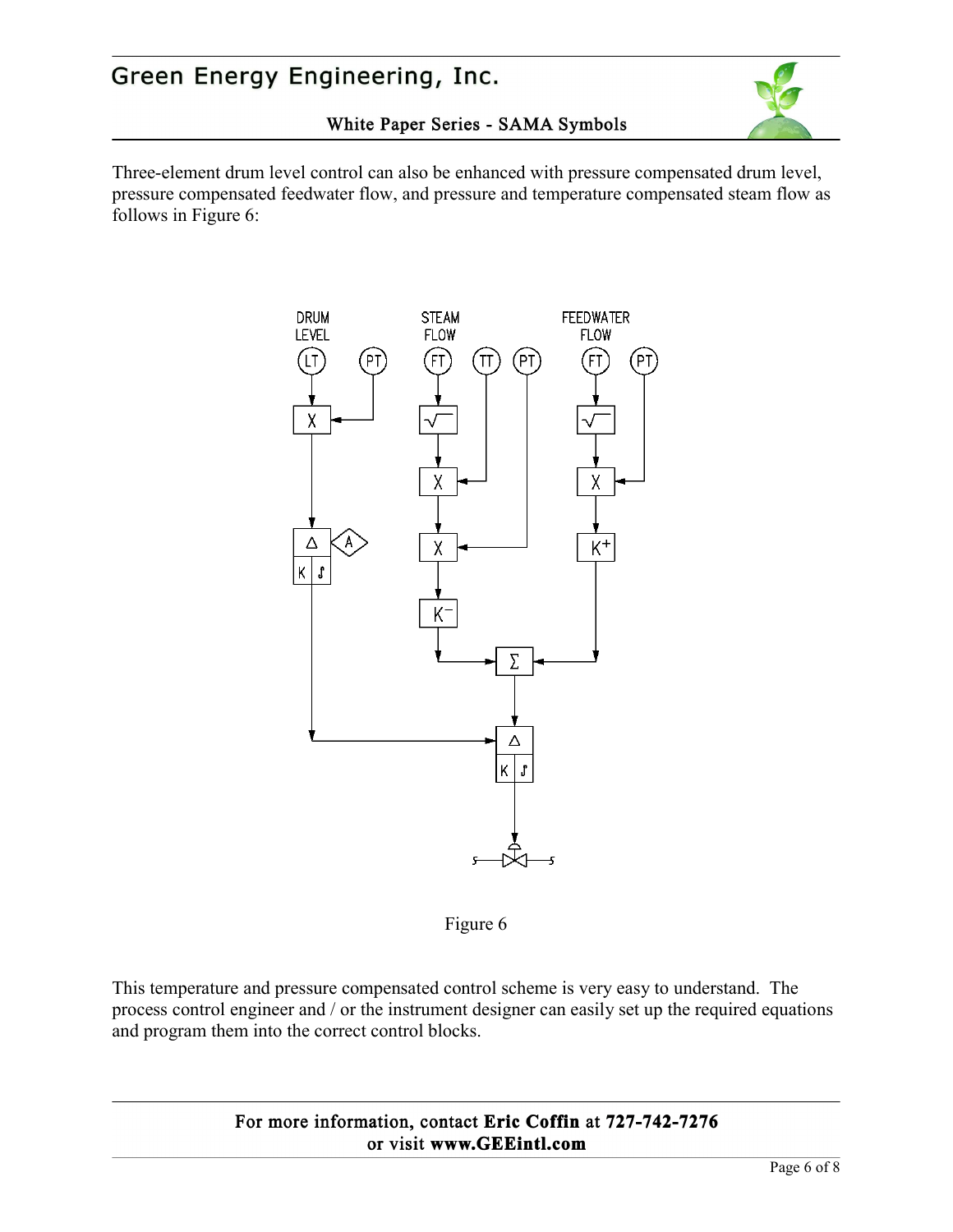#### White Paper Series - SAMA Symbols



The following SAMA symbol drawing Figure 7 is a five-element drum level control. Once again it is clear that the blowdown signal is subtracted from the feedwater signal to compensate for the lost water. The fuel flow is yet another feedforward signal alerting the feedwater controller of a load increase or load decrease.



#### Figure 7

This white paper has clearly shown that SAMA symbols are a powerful tool in developing and communicating boiler control schemes. The process engineer and control engineer can easily use this tool to develop the required control scheme; the blocks lend themselves to easy naming and development of the math equations needed to add, subtract, multiply, and divide. This SAMA symbols layout is an excellent communication document to pass on to the instrument engineer tasked with specifying transmitters and final control elements. Moreover, the functional layout makes it easy for the control system vendor to propose, price, and program the distributed control system. In the next article in the series we will discover that SAMA symbols are a process control language.